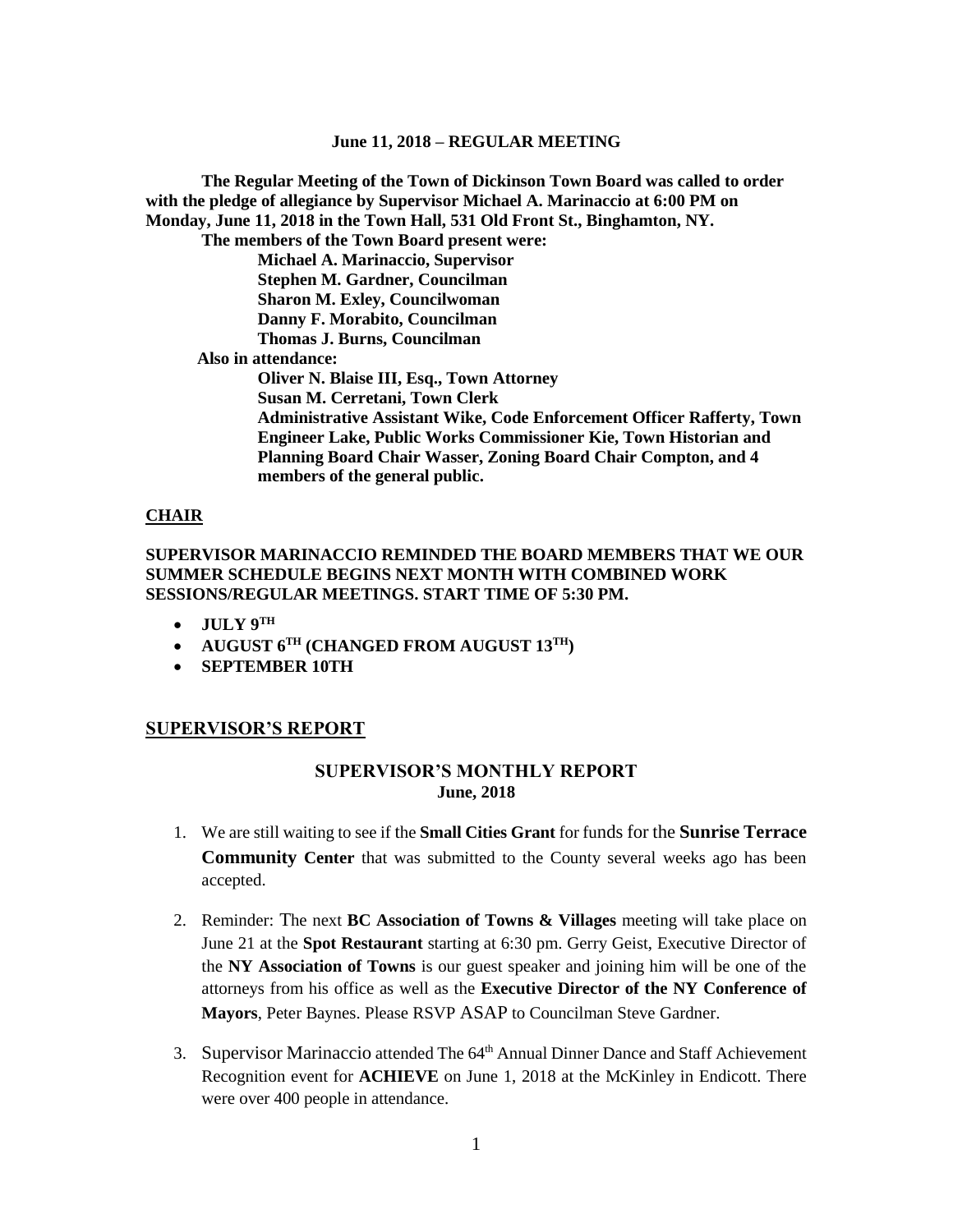# **SUPERVISOR'S REPORT CONT'D:**

- 4. We received payments from the **NYS Homeland Security and Emergency Services** in the amount of \$18,127.28 relating to the **Severe Winter Storm** that was declared last year.
- 5. We received a **County 239 Referral** regarding the **Walmart** in Johnson City asking for a variance for the size of wall signs.
- 6. Supervisor Marinaccio was notified by **Charter Communications/Spectrum** that they have appointed a new **Director of Government Affairs**, Kevin Egan.
- 7. Supervisor Marinaccio attended the 2nd Quarterly **County Executive's Towns and Villages** meeting on May 31. Discussions on the airport, print shop services, shared services and equipment list took place.
- 8. Councilman Gardner and Supervisor Marinaccio attended the **Restore New York** meeting that took place on May 31. Much of the focus was on high property tax bills and school budgets.
- 9. Our **State Equalization Rate** for the 2018 Assessment Roll is at 74.63
- 10. **NYPIRG** sent us a list of people that may be canvassing our residents. The list is on file with our town clerk.

# **Code Violations Report**:

- 1. 25 Forest Hills Blvd, violation of tall grass code
- 2. 33 Pulaski, grass in excess of 10 inches
- 3. 33 Pulaski, construction debris in side yard, building without a permit
- 4. 33 Pulaski, porch support is failed and in danger of collapse.

# **Dog Control Report**

Supervisor Marinaccio has the May Dog Control reports for the village and the town. Investigated stray dogs and an unlicensed dog. All issues were resolved.

#### **NYSEG Warning Letter:**

No warning letters issued to property owners by **NYSEG** this month.

# **PUBLIC COMMENTS**

None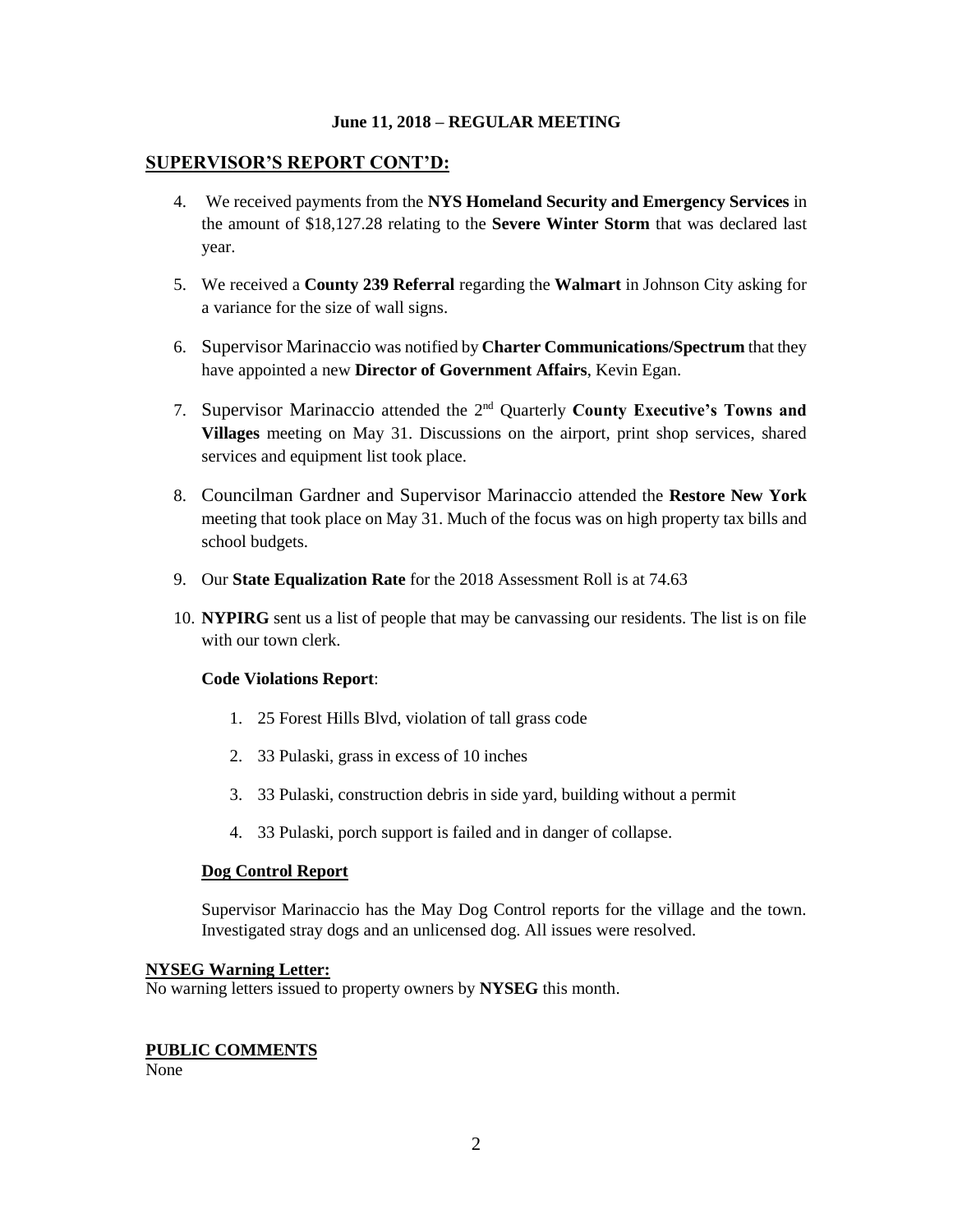### **COMMITTEE REPORTS**

# **PUBLIC WORKS**

Councilman Gardner reported that the Highway Department will be milling and paving Jameson and Boland Roads Tuesday and Wednesday of this week. If it rains on Wednesday it will be pushed to Thursday. Residents have been notified. Residents may park on Hickory Rd. or Sears Rd. Garbage pickup will take place early Thursday morning before 7 AM.

# **FINANCE**

# o **SUPERVISOR'S MONTHLY FINANCIAL REPORT**

Councilman Morabito made a motion to accept the April**, 2018 and May 2018 Supervisor monthly reports** seconded by Councilwoman Exley. All in favor.

### o **TOWN CLERK MONTHLY FINANCIAL REPORT**

Councilman Morabito made a motion to accept the **May, 2018 Monthly Financial Report** for the **Town Clerk in the amount of \$1,235.50.** On a motion by Councilman Morabito seconded by Councilman Gardner. All in favor.

| <b>Town Clerk's Report May 2018</b>  |            |
|--------------------------------------|------------|
| <b>NYSDOH</b>                        | \$22.50    |
| NYS Ag & Markets spay/neuter program | \$60.00    |
| <b>Supervisor Town of Dickinson</b>  | \$1,235.50 |

# o **ABSTRACTS FOR APPROVAL**

On Motion from Councilman Morabito, seconded by Councilman Gardner to approve **abstract # 6**, dated **June 11, 2018** in the amount of **\$131,301.39.** Vote Ayes- 5, Nays-0, Absent-0.

Supervisor Marinaccio voting Aye Councilman Gardner voting Aye Councilwoman Exley voting Aye Councilman Morabito voting Aye Councilman Burns Aye

Unanimously passed and noted as duly adopted.

# **Abstract Summary of Audited Vouchers for Funds respectively in the amount(s) of \$131,301.39.**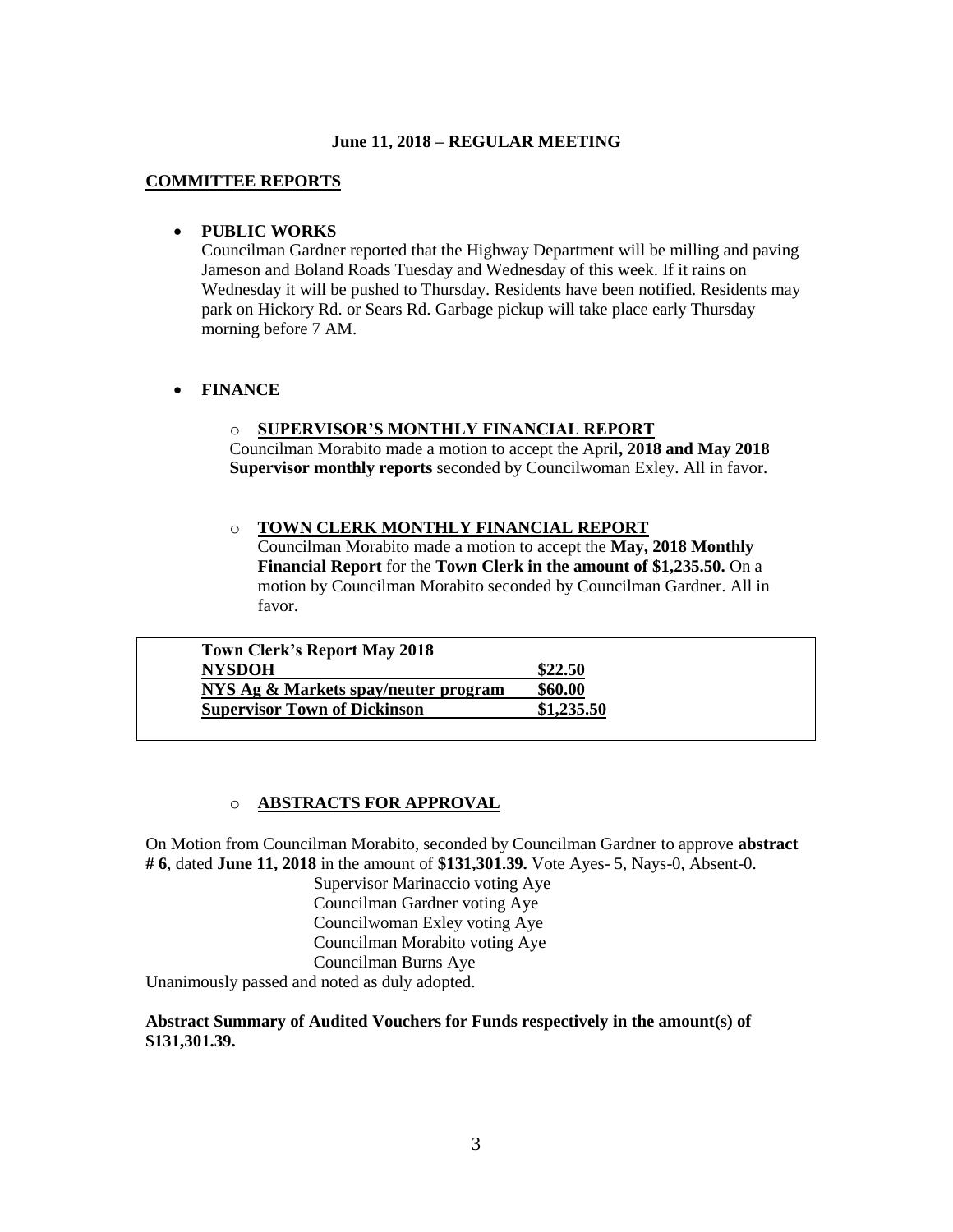| <b>General Fund</b>          | \$14,430.12 |
|------------------------------|-------------|
| <b>Part Town</b>             | \$75.00     |
| <b>Highway</b>               | \$40,382.57 |
| <b>Fire districts</b>        | \$0.00      |
| <b>Light Districts</b>       | \$7,075.42  |
| <b>Sewer Operating Dist.</b> | \$3,671.58  |
| <b>Water Operating Dist.</b> | \$65,666.70 |

**Voucher #6 for June 11, 2018 year in the amount of: \$131,301.39.** 

### **PERSONNEL**

- o Nothing to report at this time
- **PLANNING**
	- o Planning Board Chairperson Wasser there are no agenda items and the next meeting will be held possibly in September.

# **APPROVAL OF MINUTES**

On a motion by Councilman Burns seconded by Councilwoman Exley to accept the **Work Session Meeting Minutes of May 07, 2018 and Regular Meeting Minutes of May 14, 2018**. All in favor.

Vote-5 Ayes, Nays-0, Absent-0.

# **ATTORNEY**

# **RESOLUTION ADOPTING LOCAL LAW #2-2018 ENTITLED "A LOCAL LAW AMENDING CHAPTER 229 OF THE TOWN CODE ENTITLED 'ANIMALS'"**

#### **RESOLUTION 2018-20**

The Town of Dickinson will increase the late fee from \$5.00 to \$10.00 for any dog license renewed 60 days or more after the date of expiration. A Public Hearing was held at the June 4, 2018 work session.

The following Resolution was offered by Councilman Morabito, who moved its adoption, seconded by Councilman Burns to wit:

BE IT RESOLVED, by the Town Board of the Town of Dickinson, Broome County, New York as follows:

# **RESOLUTION: ADOPTING LOCAL LAW #2-2018 ENTITLED "A LOCAL LAW AMENDING CHAPTER 229 OF THE TOWN CODE ENTITLED 'ANIMALS'"**

The question of adoption of the foregoing Resolution was duly put to a vote on roll call which resulted as follows: All in favor. Vote  $Ayes - 5$ , Nays  $- 0$ , Absent-0.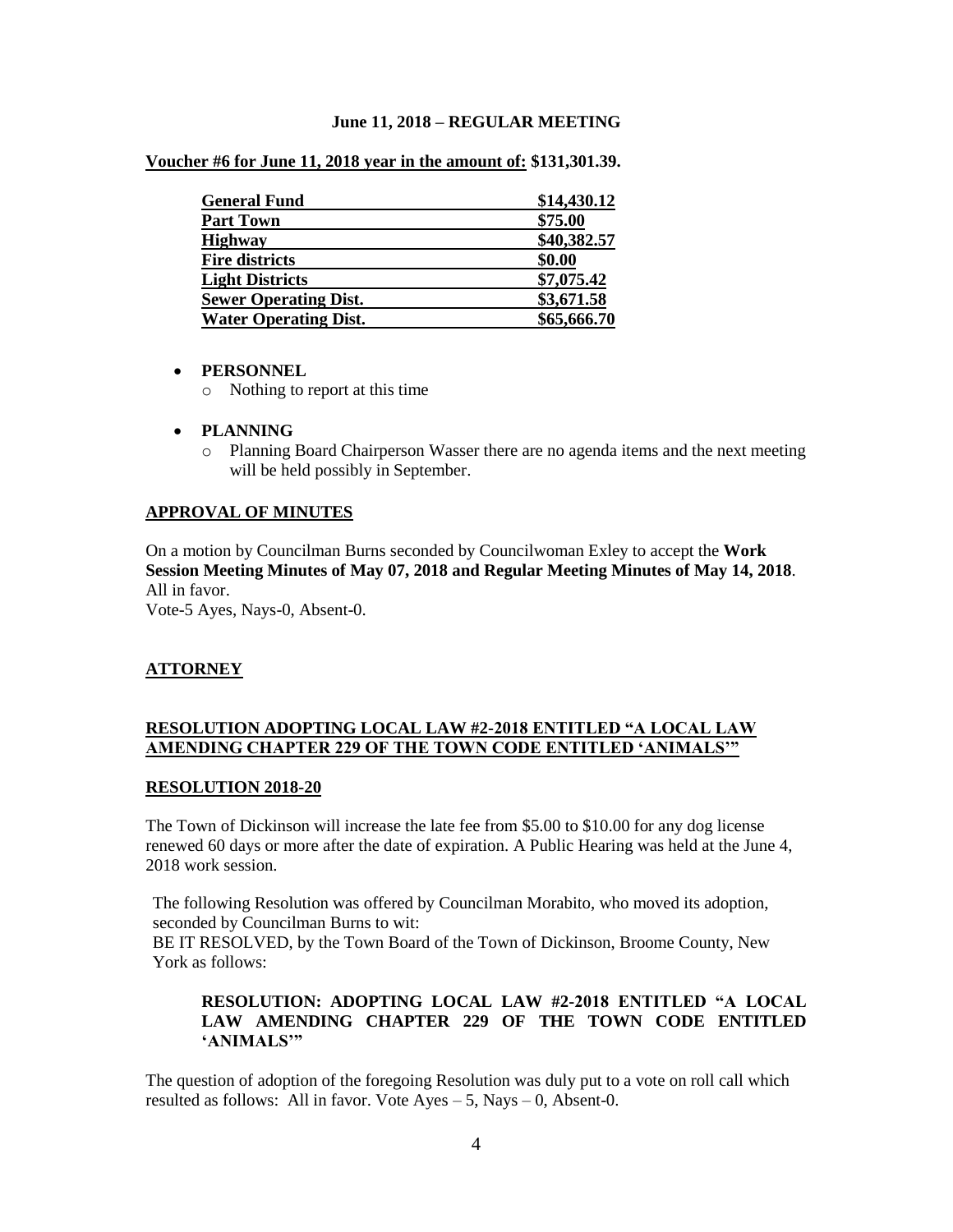Supervisor Marinaccio voting Aye Councilman Gardner voting Aye Councilwoman Exley voting Aye Councilman Morabito voting Aye Councilman Burns Aye

All in favor. The Local Law shall take effect immediately upon filing with the New York State Secretary of State.

# **WATER/SEWER PENALTY INCREASE**

Attorney Blaise mentioned that a discussion was held at last week's meeting regarding a possible increase in water/sewer late fee penalties and the decision was made to let it remain as is. The State Comptroller has capped the water penalty at 10%, so if a change were to be made we could only increase the sewer rent penalties which Mr. Blaise questioned Ms. Wike whether this might be an administrative nightmare if implemented at some future point in time. Attorney Blaise remarked that we are just confirming that we are going to leave things the way they are.

# **RESOLUTION AUTHORIZING EMPLOYEE WORK STATUS CHANGE**

### **RESOLUTION 2018-21**

The following Resolution was offered by Councilwoman Exley, who moved its adoption, seconded by Councilman Gardner to wit:

BE IT RESOLVED, by the Town Board of the Town of Dickinson, Broome County, New York as follows:

# **RESOLUTION: AUTHORIZING CHANGING A PARTICULAR HIGHWAY DEPARTMENT EMPLOYEE'S WORK STATUS FROM PART TIME TO FULL TIME AND ADJUSTING THE ASSOCIATED HOURLY PAY RATE TO \$20.25 PER HOUR.**

The question of adoption of the foregoing Resolution was duly put to a vote on roll call which resulted as follows: All in favor. Vote  $Ayes - 5$ , Nays  $- 0$ , Absent-0.

> Supervisor Marinaccio voting Aye Councilman Gardner voting Aye Councilwoman Exley voting Aye Councilman Morabito voting Aye Councilman Burns Aye

All in favor.

#### **PUBLIC WORKS – WATER & HIGHWAY DEPARTMENT**

o Public Works Commissioner Kie reported that the Highway Department has swept the town and county streets.